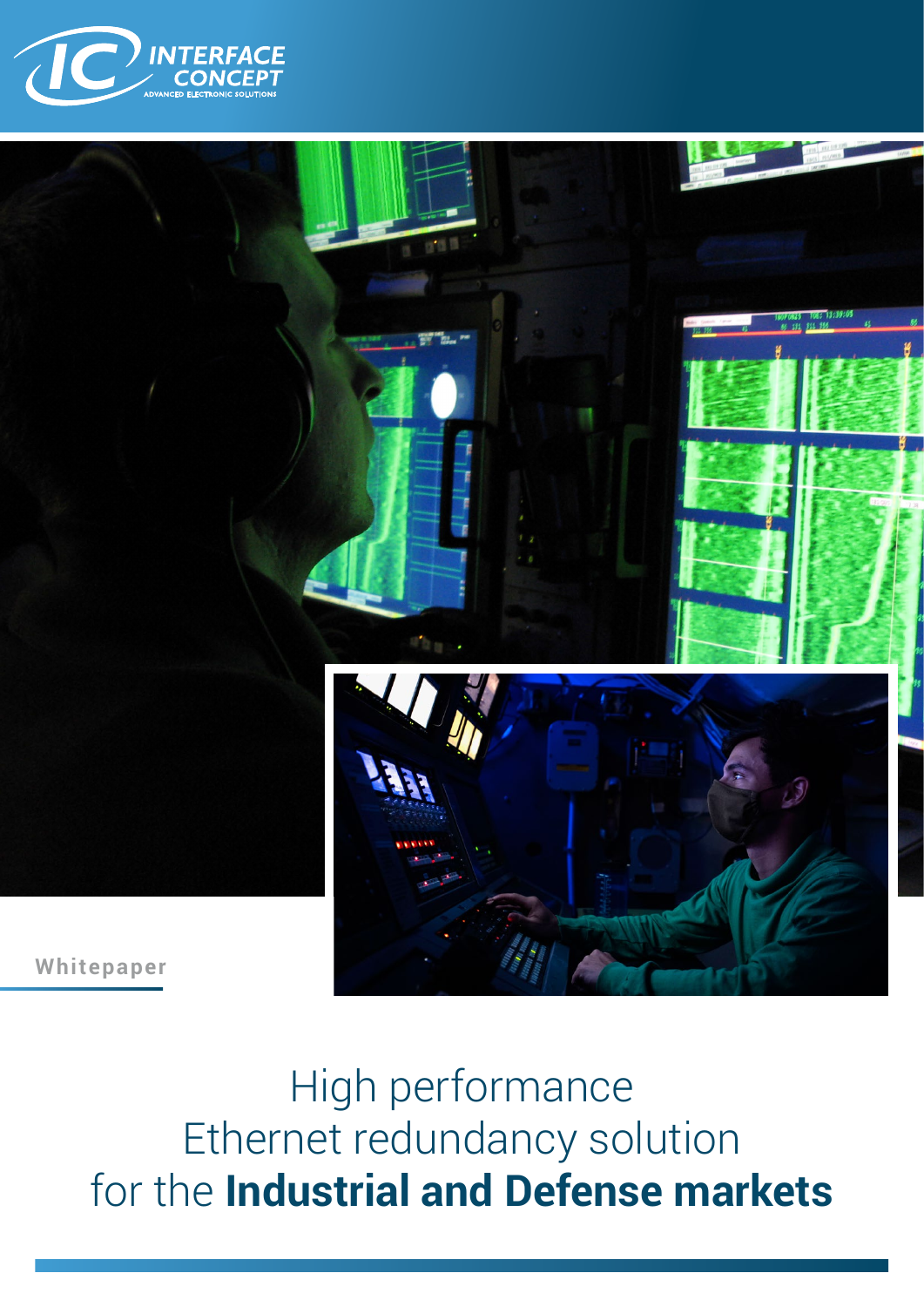# High performance Ethernet redundancy solution for the **Industrial and Defense markets**

Today's defense systems are highly sophisticated and based on high-performance mission computers, servers, workstations and signal processing nodes that need to exchange large amounts of information. This critical and strategic information is transmitted via communication networks requiring high availability, reliability and robustness. In these systems, where Ethernet is ubiquitous, the network infrastructure and communication protocols must ensure that no data gets lost and that information is reliably delivered. To meet these requirements in the most critical conditions, a solution to consider is the implementation of a redundancy network.

# **THE CHALLENGES**

In parallel with the rapid deployment and growing popularity of Gigabit Ethernet standard, that is not deterministic by essence, network redundancy protocols such as Parallel Redundancy Protocol (PRP) and High-availability Seamless Redundancy (HSR) have been developed to overcome network failures.

However, introducing communication robustness to embedded military systems means adding a constraint to this area already subject to quite a few, the main ones being to maintain even continuously improve performance, ensure interoperability and reduce costs.

# **THE SOLUTION**

As a result, most integrators and users in the Defense, tend to upgrade their VME and VPX systems with a high-performance redundancy module. In this respect, Interface Concept has leveraged its knowledge in the defense systems and extensive experience in Ethernet technology, to provide the market with the IC-RBP-XMCa.

The IC-RBP-XMCa, an FPGA XMC (Switched Mezzanine Card) board offers an outstanding solution to the above requirements. The on-board FPGA makes the board versatile, supporting both PRP and HSR redundancy protocols, as a redbox:

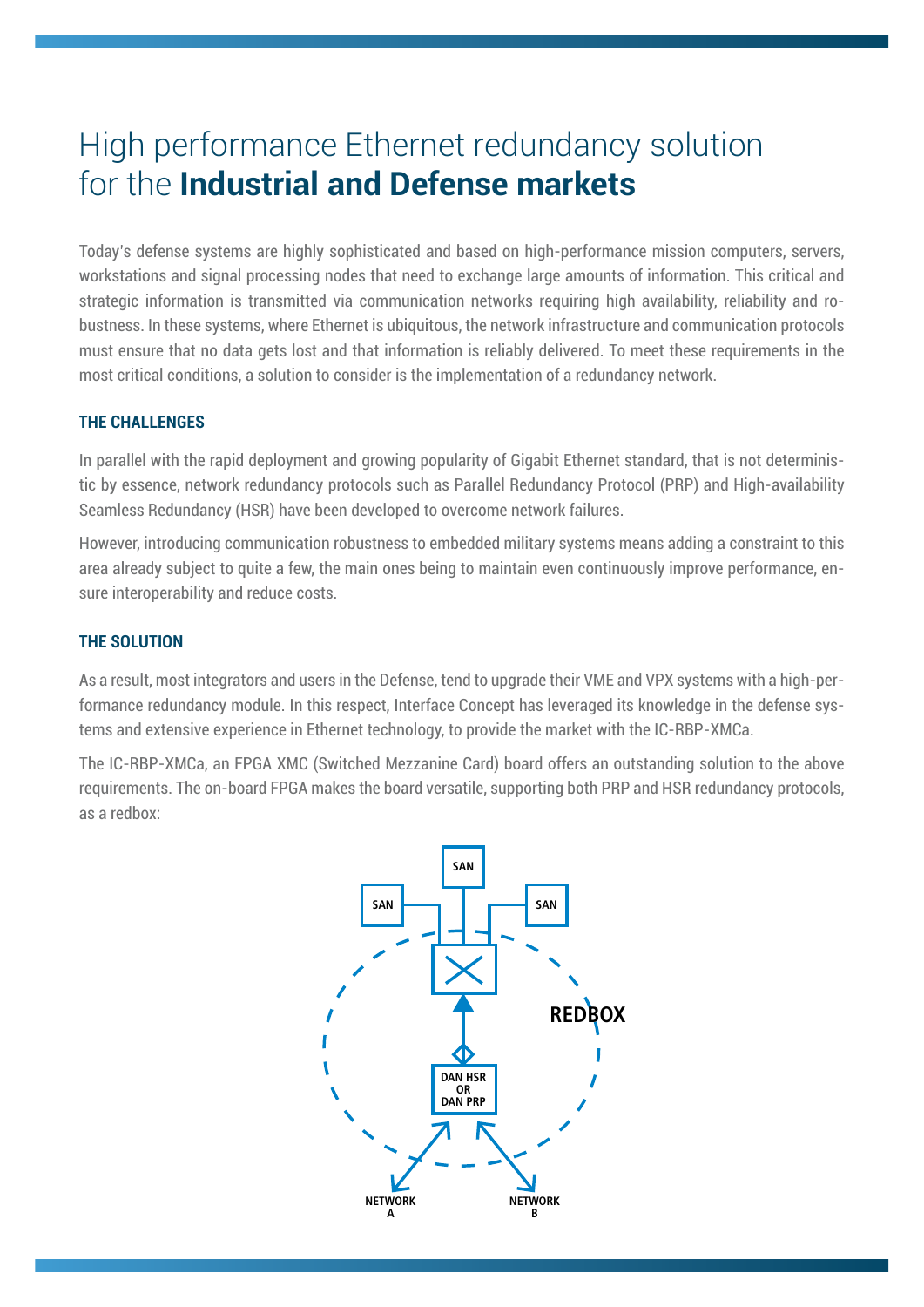### **PRP: Parallel Redundancy protocol network**



When operating in PRP mode, several IC-RBP-XMCa cards are attached to two separate networks via two distinct Ethernet interfaces. Each IC-RBP-XMCa card is also connected to a Single Attach Node (SAN) or equipment which receives/transmits normal (non-duplicated) traffic. When transmitting frames towards the network, the IC-RBP-XMCa card forwards the frames coming from the SAN on each network. When receiving frames from the redundant network, the IC-RBP-XMCa forwards the frames arriving first to the SAN and discards the duplicate frames. In case of a failure in one of the network links, the redundant network allows the remaining operating network to continue to seamlessly provide traffic to the attached equipment.



#### **HSR: High-availability Seamless Redundancy**

When operating in HSR mode, several IC-RBP-XMCa cards operate in a similar way but with a ring topology network. In this case, each IC-RBP-XMCa board stands at each node of the ring and is capable of duplicating traffic towards both directions of the ring when transmitting frames and discards duplicates when receiving frames.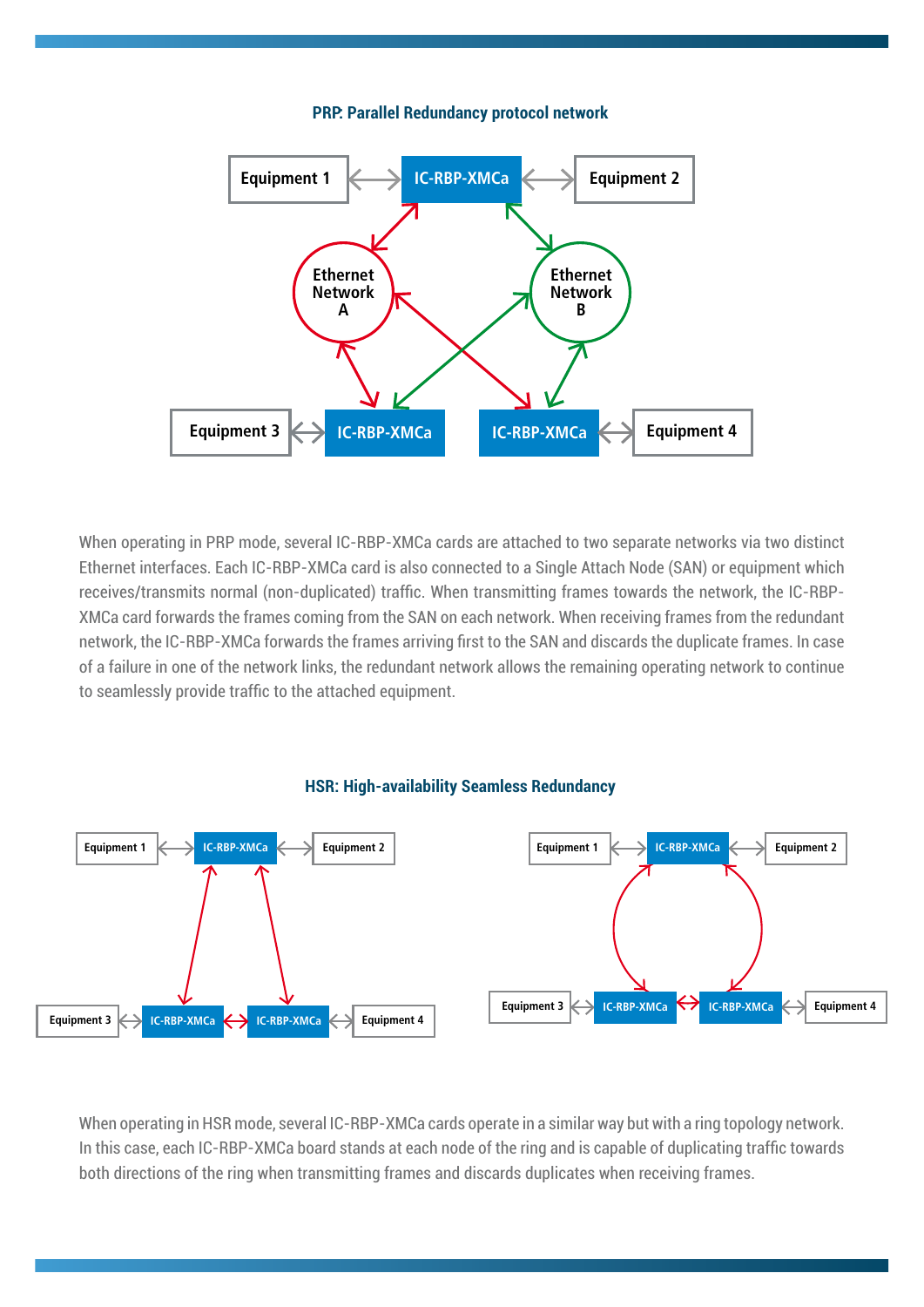# **WHY USING THE IC-RBP-XMCa?**



# **IC-RBP-XMCa block diagram - Active network redundancy XMC Switch Mezzanine Card**

The FPGA turns out to be very efficient in applications requiring low latency, which offers an outstanding solution to the redundant communication systems performance requirements.

Besides, whether it be redundancy with PRP or HSR protocol, it is essential to be able to manage the redundant networks, and from a software standpoint, a monitoring application accessible via the IC-RBPXMCa's Ethernet ports provides the user with network statistics and status and can be used to generate real-time events such as the loss of a network link.

In light of this, hybrid chips, like Xilinx Zynq® architectures, which integrate ARM processors as well as programmable logic in a single System-On-a-Chip (SoC), find all its meaning and allow to deal with both the required determinism by the function and to provide an answer to the microprocessor need with regard to the control.

The IC-RBP-XMCa supports an internal Ethernet switch for several SAN ports to allow easy systems connection to redundant networks. The IC-RPB-XMCa has been developed to meet all redundant communication network requirements.

This mezzanine card, equipped with a Xilinx MPSoC, namely a Zynq® UltraScale+, may prove to be the ideal DAN for embedded communication systems:

- **•** the FPGA allows it to be optimal in terms of performance and latency delay. It also allows the board to support independently PRP and HSR protocols on Giga Ethernet networks.
- **•** the ARM processor integrated to the MPSoC, enables the user to access monitoring and control functions, while the board is being turned on.
- **•** Its XMC (Switched Mezzanine Card) mezzanine form-factor (VITA 42.0) makes the board a versatile DAN, as it is pluggable in any type of system and on any type of carrier or Single Board Computer.
- **•** this board has been qualified to meet environment requirements in the embedded market, and is available for air-cooled systems and conduction-cooled systems.

In light of the above characteristics, the IC-RBP-XMCa is definitively a high-performance, reliable, versatile and cost-effective solution.